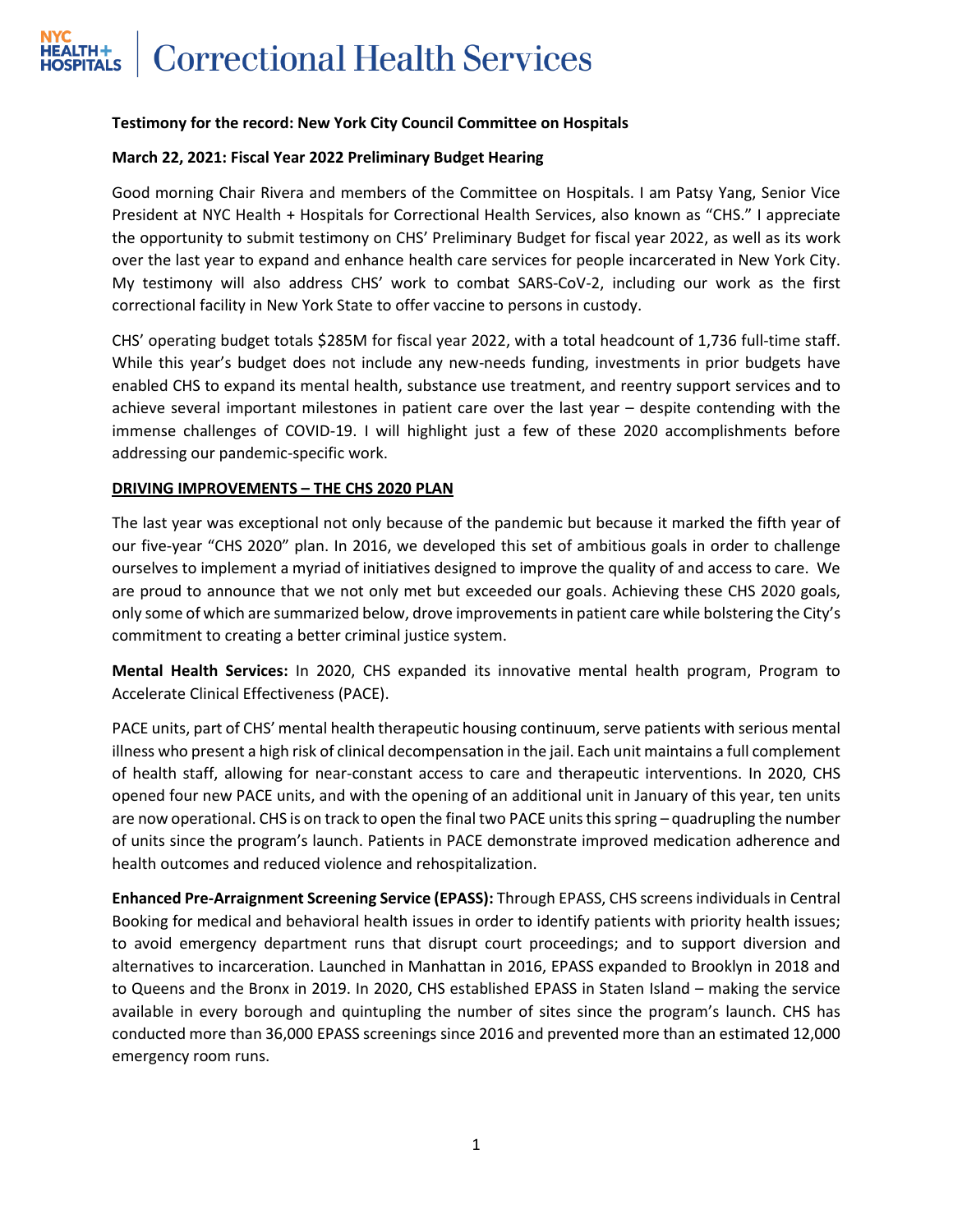## **Correctional Health Services**

**Reentry Support Services:** In 2020, CHS established Community Connections Services (CCS) in order to provide reentry support to all patients during their incarceration, starting at intake. In addition to conducting harm-reduction screening, substance-use counseling, and Naloxone training, CCS supports patients' successful transition into the community by helping complete Medicaid applications and providing information about post-release services. By initiating reentry work during incarceration, CCS serves as a bridge to CHS' own reentry programs - the Community Reentry Assistance Network (CRAN) and the Point of Reentry & Transition (PORT) program. CCS also maintains a dedicated phone line within the jails to enable patients to connect directly with the CCS team to discuss reentry needs.

To support patients' continuity of care and access to high-quality medical services in the community, CHS connects patients to the PORT Practices clinics at NYC Health + Hospitals/ Bellevue Hospital and Kings County Hospital. The PORT clinics, which celebrated their one-year anniversaries in 2020, are staffed by CHS primary care providers along with hospital-based clinicians so that patients can receive care from the same providers they saw while detained, after release. Additionally, Community Health Workers with lived experience serve as peer navigators, assisting patients with registration, scheduling and pharmacy needs. In 2020, the Bellevue PORT location expanded its scope of services to include psychiatric care, and both locations expanded their services to include telehealth visits, in response to COVID.

**Substance Use Services:** Supporting patients with substance use disorders is a key part of CHS' larger mission. Through its Key Extended Entry Program (KEEP), the nation's oldest jail-based opioid treatment program, CHS provides methadone and buprenorphine maintenance to patients while they are in jail and provides ``linkages to community-based treatment and harm-reduction services to patients reentering their communities. CHS' work in this space has been prolific – exceeding all of the 2020 goals established five years ago.

This includes doubling the number of patients on Medication-Assisted Treatment (MAT), including methadone and buprenorphine maintenance. Notably, in 2020, 86 percent of CHS patients with an opioid use disorder (OUD) diagnosis received MAT, and 93 percent of CHS patients with an OUD left jail in 2020 with an individualized discharge plan. CHS' targeted reentry services for this population include connections to harm reduction services, syringe exchange programs, and naloxone distribution sites in the community. CHS will also provide referrals to community sites to initiate MAT or inpatient drug treatment. In addition, since 2016, CHS has distributed more than 42,000 naloxone kits to patients, staff, and the community.

**Hepatitis C:** In addition to initiating or maintaining treatment for substance use disorders, CHS initiates or continues treatment for hepatitis C – a disease that can cause permanent liver damage but can be cured if appropriately diagnosed and treated. CHS also provides referrals to community-based treatment for patients discharged prior to completing their treatment regimen. In 2016, NYC Health + Hospitals partnered with Merck & Co. to obtain its hepatitis C drug at an unprecedented discounted price, enabling CHS to substantially increase the number of patients who start hepatitis C treatment while incarcerated. In fact, since 2016, CHS has quadrupled the number of patients treated for hepatitis C while in custody – far exceeding its original goal of a 50 percent increase. From 2016 to 2019, the number of patients initiating treatment in jail increased from 52 patients to 222 patients.

**Telehealth:** CHS' telehealth services served an important role in 2020, providing connections among the jails and with hospital clinics and emergency departments to allow for urgent, specialty, and routine consultations without needing to transport patients between facilities. CHS was the first division within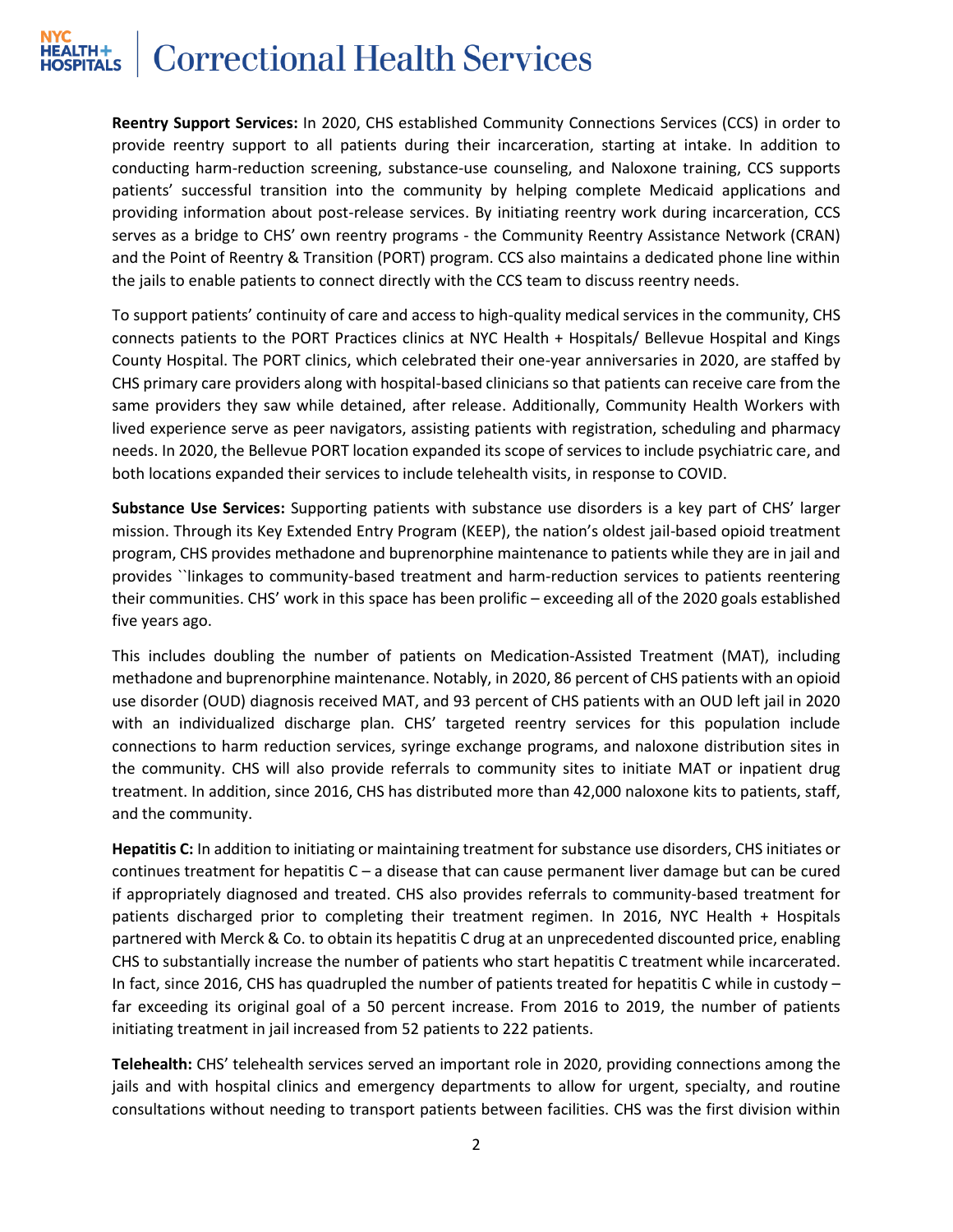# **Correctional Health Services**

NYC Health + Hospitals to improve access to care through telehealth, beginning in May 2016 at NYC Health + Hospitals/Bellevue. Recent telehealth expansions have enabled CHS to conduct more medical and mental health encounters from multiple housing areas, including the infirmary and substance-use units. To better facilitate access to care and leverage new technologies, CHS also established five new satellite clinics across three jail facilities. In addition to provider-to-patient encounters, telehealth enables provider-to-provider consultations, both of which proved vital throughout the pandemic.

## **RESPONDING TO COVID-19**

This expansion of mental health, substance use, and reentry support services better positioned CHS to care for its patients throughout the pandemic, as maintaining access to care, in conjunction with decarceration and containment, constituted a key aspect of its COVID-19 strategy. In addition to working to keep patients as healthy as possible, CHS worked to remove the most vulnerable patients from jail, while affording the relief of reduced density to those who remained in custody. These efforts built on CHS' robust program of compassionate release, established in 2016, shortly after CHS' transition to NYC Health + Hospitals.

CHS greatly intensified its health advocacy work in the spring of 2020, expanding its focus to include persons whose clinical conditions made them more susceptible to a severe course of disease should they contract SARS-CoV-2. Since March 2020, CHS has advocated for the release of thousands of its patients. Approximately 56 percent of patients for whom CHS advocated release are no longer in custody. CHS' efforts to secure safe alternatives to incarceration continue to this day, involving work with district attorneys, defense attorneys, and courts.

While transmission of SARS-CoV-2 has increased since the summer, the seven-day average positivity rate in the jails has consistently remained lower than the City's rate. The current rate in the jails is 4.10 percent – less than the citywide average of 6.60 percent. CHS' containment efforts, which include cohorted housing along the COVID-19 spectrum, testing, and most recently, vaccination, have informed this decrease. On January 6, 2021, CHS became the first correctional facility in New York State to offer vaccine to persons in custody, after CHS was able to secure State approval to vaccinate high-risk patients following its strategic and targeted advocacy efforts.

CHS was able to successfully argue that its most vulnerable patients are clinically analogous to residents of community facilities operated or overseen by State agencies (DOH, OMH, OASAS, OPWDD) whom the State had approved as part of priority group "1a". When the State expanded eligibility to 75+ and 65+ on February 11th and 12th and to persons with certain comorbidities the week of February 15th, CHS similarly extended the offer of vaccine to its patients who met these criteria. As of March 17, 2021, CHS had vaccinated more than 850 patients, and education and counseling efforts are ongoing. CHS continues to advocate that vaccine should be offered to all its patients, not based on health or age but due to the very nature of the congregate carceral setting, and remains hopeful that it will soon receive approval.

Regarding staff vaccinations, CHS began offering vaccine to its own staff on December 28, 2020 and has since vaccinated more than 650 staff. On January 12, 2021, one day after the State announced the eligibility of priority group "1b," CHS – recognizing the moral and ethical imperative to help protect its colleagues in the Department of Correction (DOC) – voluntarily stepped forward to vaccinate the DOC workforce. With the support of DOC, CHS volunteered to take on this extracurricular work, despite its own staffing and operational pressures, in its mutual acknowledgement that the health of its staffs and the